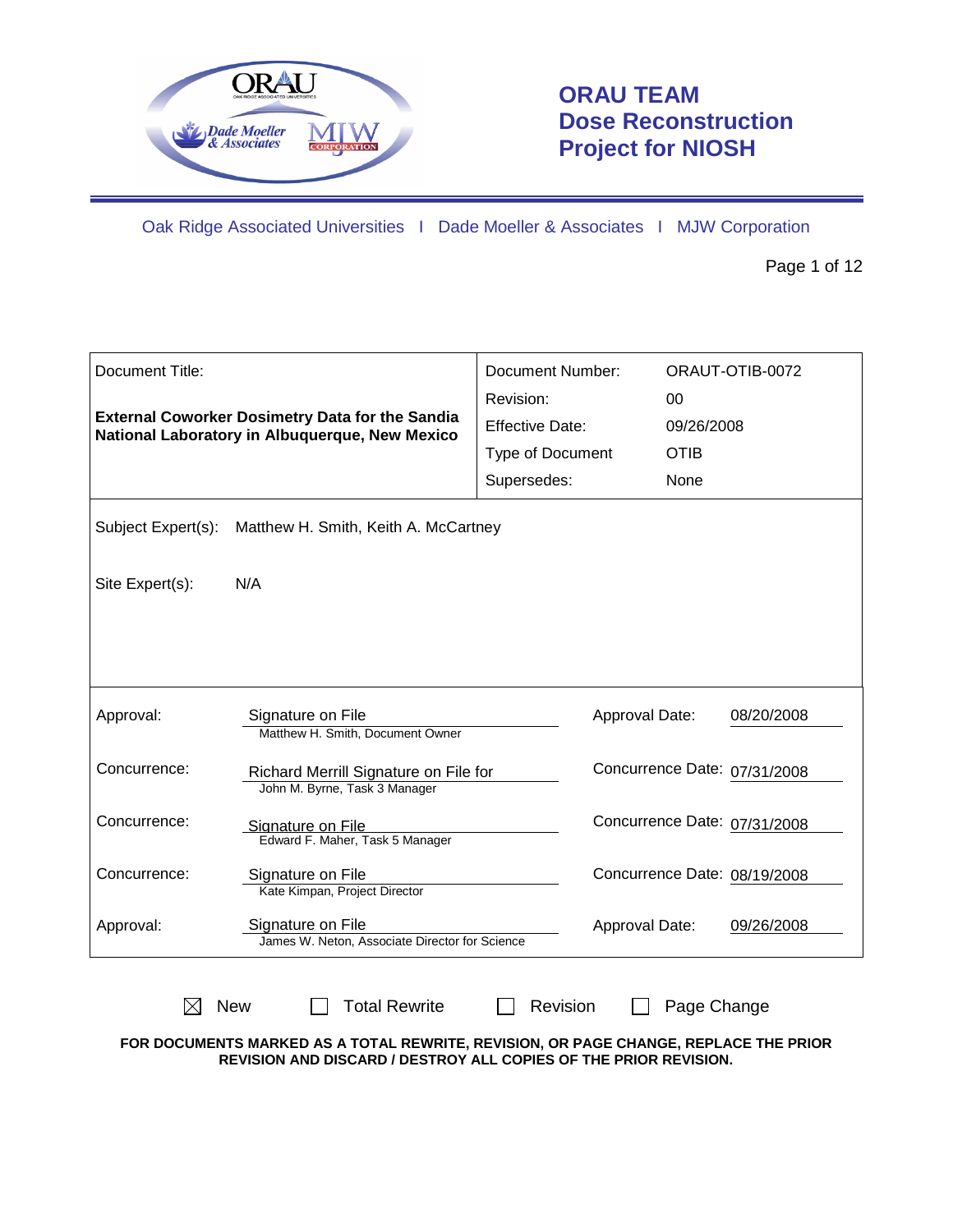| ∕-TIB-<br>-0072<br>ORAUT-C<br>Document No. | <sub>OC</sub><br>Revision No. | 09/26/2008<br>Date:<br>Effective | ⊵aαe<br>0t |
|--------------------------------------------|-------------------------------|----------------------------------|------------|

## **PUBLICATION RECORD**

| <b>EFFECTIVE</b> | <b>REVISION</b> |                                                                       |
|------------------|-----------------|-----------------------------------------------------------------------|
| <b>DATE</b>      | <b>NUMBER</b>   | <b>DESCRIPTION</b>                                                    |
| 09/26/2008       | 00              | Approved new technical information bulletin to provide information to |
|                  |                 | allow ORAU Team dose reconstructors to assign doses at the            |
|                  |                 | Sandia National Laboratory in Albuquerque, New Mexico to certain      |
|                  |                 | workers who have no or limited monitoring data, based on site         |
|                  |                 | coworker data. No changes occurred as a result of formal internal     |
|                  |                 | and NIOSH review. Training required: As determined by the Task        |
|                  |                 | Manager. Initiated by Matthew H. Smith.                               |

### **Trademark Information**

Microsoft, Access, and Excel are registered trademarks of Microsoft Corporation in the United States and/or other countries.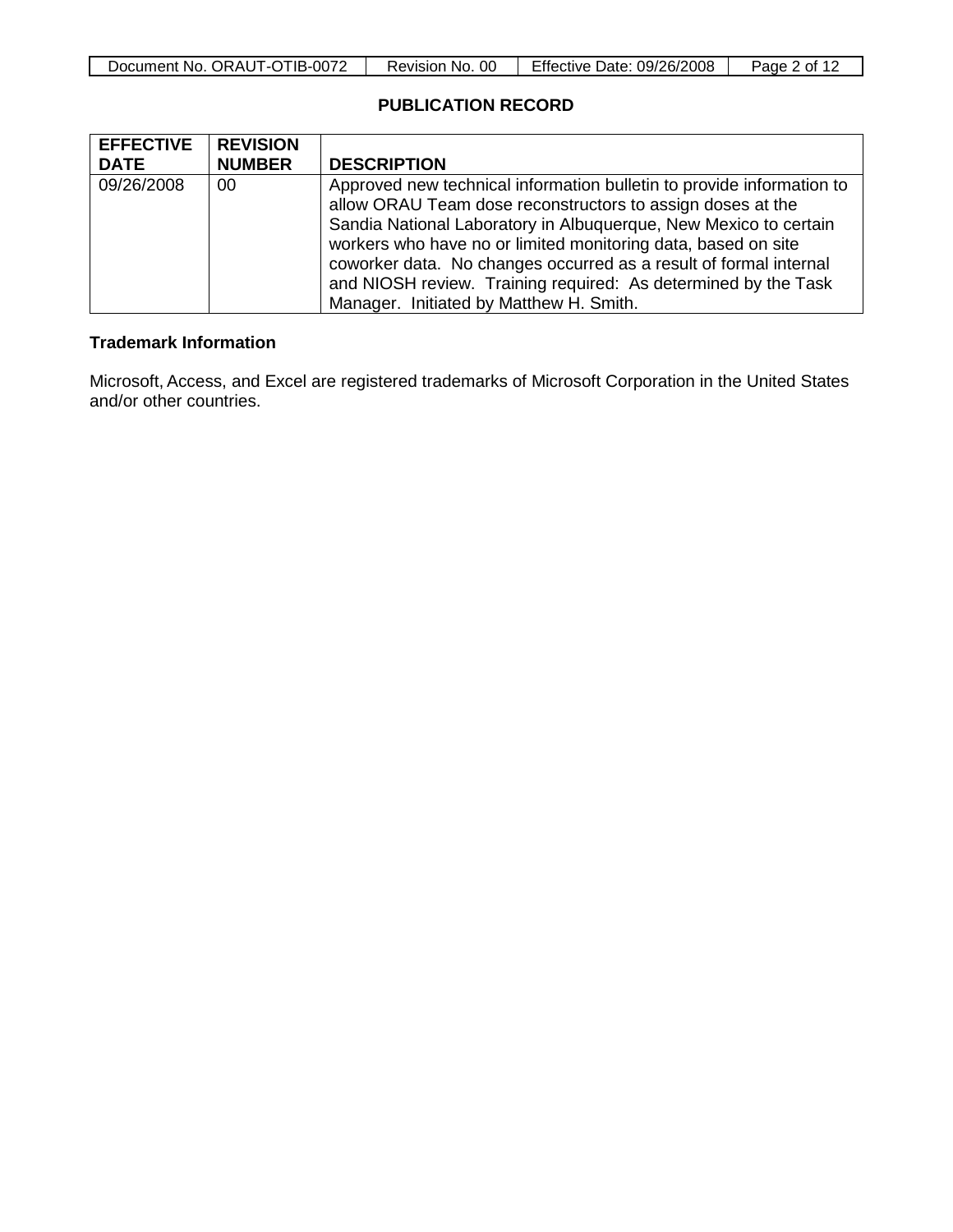| TIB-0072<br>. ORAUT-OT<br>Document No. | 00<br>No.<br>Revision | Effective<br>09/26/2008<br>Date: | Page<br>. of |
|----------------------------------------|-----------------------|----------------------------------|--------------|

## **TABLE OF CONTENTS**

| <b>SECTION</b> | TITLE      | <b>PAGE</b> |
|----------------|------------|-------------|
|                |            |             |
| 1.0            |            |             |
| 2.0            |            |             |
| 3.0            |            |             |
| 4.0            |            |             |
| 5.0            |            |             |
| 6.0            | 6.1<br>6.2 |             |
| 7.0            |            |             |
| 8.0            |            |             |
|                |            |             |

## **LIST OF TABLES**

## **TABLE**

## **TITLE**

### **PAGE**

| 7-1 Annual SNL external coworker doses modified to account for missed dose  10 |  |
|--------------------------------------------------------------------------------|--|
| 7-2 Annual SNL external coworker doses modified in accordance with             |  |
|                                                                                |  |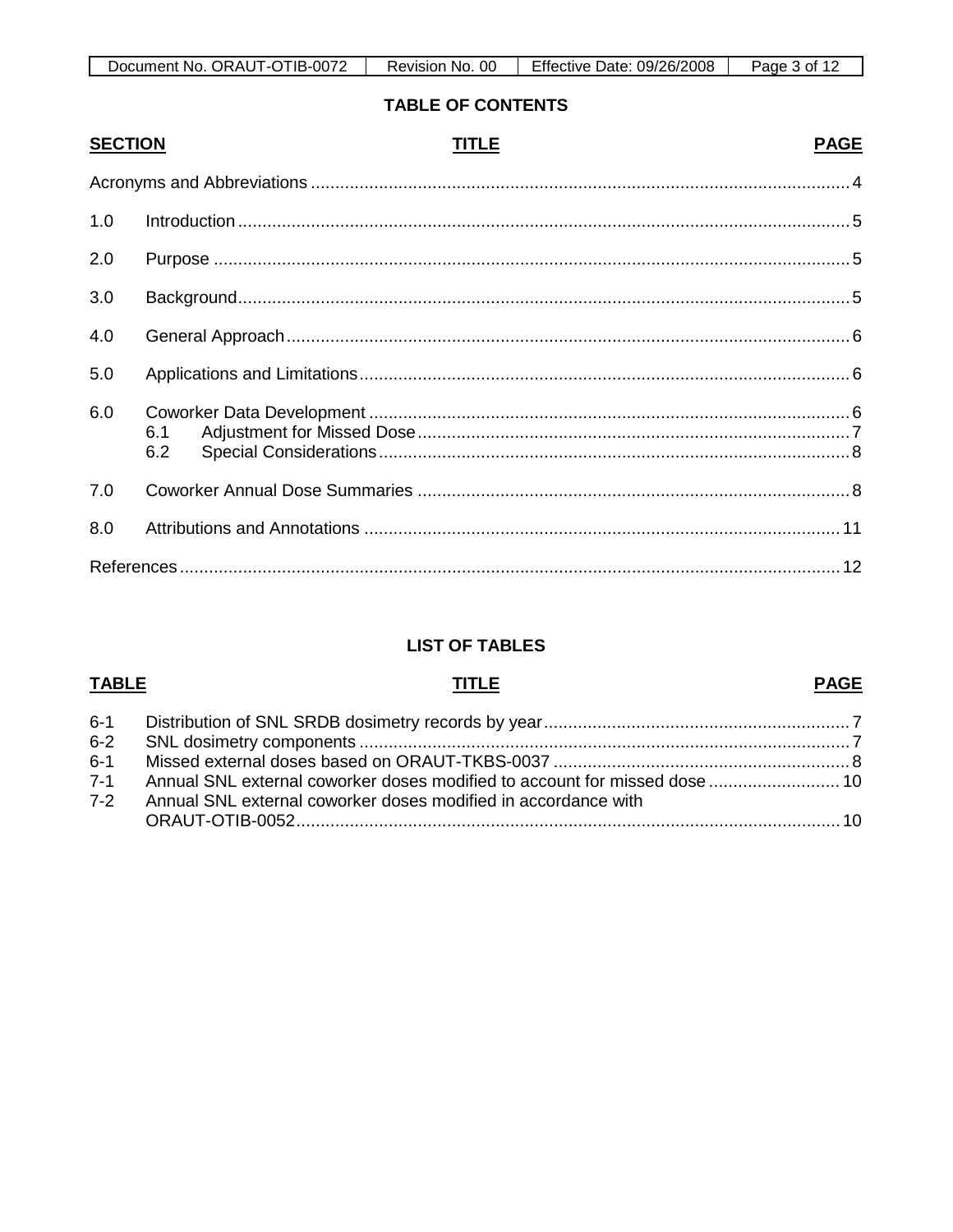## **ACRONYMS AND ABBREVIATIONS**

| <b>DOE</b>                  | U.S. Department of Energy                                                                  |
|-----------------------------|--------------------------------------------------------------------------------------------|
| <b>EEOICPA</b>              | Energy Employees Occupational Illness Compensation Program Act of 2000                     |
| <b>IREP</b>                 | Interactive RadioEpidemiological Program                                                   |
| <b>LOD</b>                  | limit of detection                                                                         |
| mrem                        | millirem                                                                                   |
| <b>NIOSH</b><br><b>ORAU</b> | National Institute for Occupational Safety and Health<br>Oak Ridge Associated Universities |
| <b>SNL</b>                  | Sandia National Laboratories                                                               |
| <b>SRDB</b><br><b>SSN</b>   | <b>Site Research Database</b><br><b>Social Security Number</b>                             |
| <b>TIB</b><br>TLD           | technical information bulletin<br>thermoluminescent dosimeter                              |
| <b>U.S.C.</b>               | <b>United States Code</b>                                                                  |
| ş                           | section or sections                                                                        |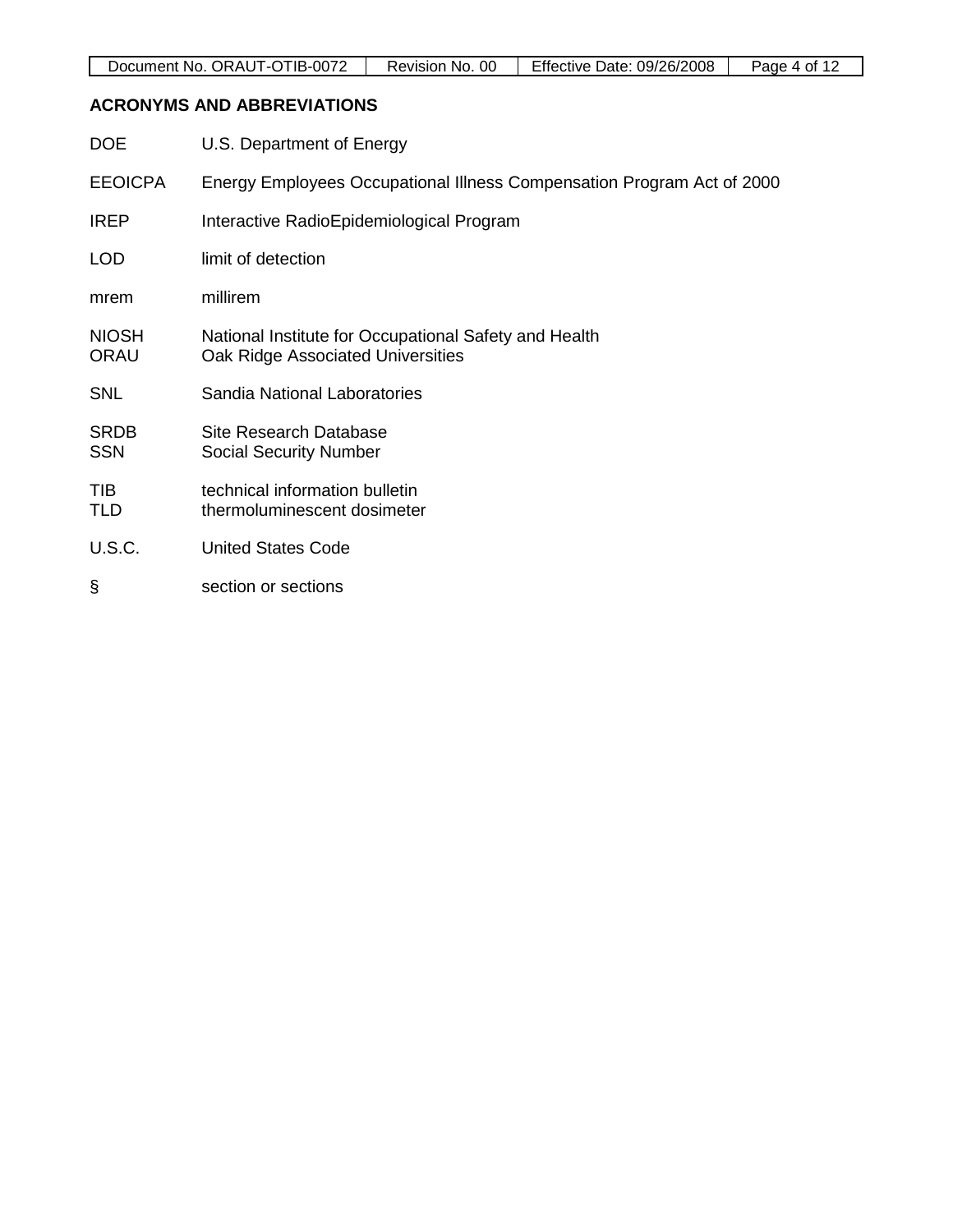| Document No. ORAUT-OTIB-0072 | Revision No. 00 | Effective Date: 09/26/2008 | Page 5 of 12 |
|------------------------------|-----------------|----------------------------|--------------|
|                              |                 |                            |              |

#### **1.0 INTRODUCTION**

Technical information bulletins (TIBs) are not official determinations made by the National Institute for Occupational Safety and Health (NIOSH) but are rather general working documents that provide historic background information and guidance to assist in the preparation of dose reconstructions at particular sites or categories of sites. They will be revised in the event additional relevant information is obtained about the affected site(s). TIBs may be used to assist NIOSH staff in the completion of individual dose reconstructions.

In this document, the word "facility" is used as a general term for an area, building, or group of buildings that served a specific purpose at a site. It does not necessarily connote an "atomic weapons employer facility" or a "Department of Energy [DOE] facility" as defined in the Energy Employees Occupational Illness Compensation Program Act of 2000 [EEOICPA; 42 U.S.C. § 7384l(5) and (12)].

#### **2.0 PURPOSE**

The purpose of this TIB is to provide information to allow dose reconstructors to assign doses based on site coworker data to Sandia National Laboratory in Albuquerque, New Mexico (SNL) workers who have no or limited monitoring data. In addition, the data in this TIB should be used to assign dose for gaps in the dosimetry record. The data are to be used in conjunction with ORAUT-OTIB-0020, *Use of Coworker Dosimetry Data for External Dose Assignment* (ORAUT 2005).

#### **3.0 BACKGROUND**

The Oak Ridge Associated Universities (ORAU) Team is conducting a series of coworker data studies to permit dose reconstructors to complete certain cases for which external or internal monitoring data are unavailable or incomplete. Cases that do not have complete monitoring data could fall into one of several categories:

- The worker was unmonitored and, even by today's standards, did not need to be monitored (e.g., a nonradiological worker).
- The worker was unmonitored but, by today's standards, would have been monitored.
- The worker might have been monitored, but the data are not available to the dose reconstructor.
- Partial information is available, but it is insufficient to facilitate a dose reconstruction.

As described in ORAUT-OTIB-0020 (ORAUT 2005), some cases without complete monitoring data can be processed based on assumptions and methodologies that do not involve coworker data. For example, many cases in the first category can be processed by the assignment of ambient external and internal doses based on information in the relevant site technical basis documents.

As described in ORAUT-TKBS-0037, *Site Profile for Sandia National Laboratories* (ORAUT 2007a), operations at the laboratory (separate from Los Alamos) began in 1949. SNL used a variety of film dosimeters between 1949 and 1971. A two-chip thermoluminescent dosimeter (TLD) was used starting in 1971 and a multichip TLD was implemented in 1974. Exchange frequencies varied from quarterly to biweekly dependent on job duties. There does not appear to have been any significant administrative practice that would have jeopardized the integrity of the dose of record.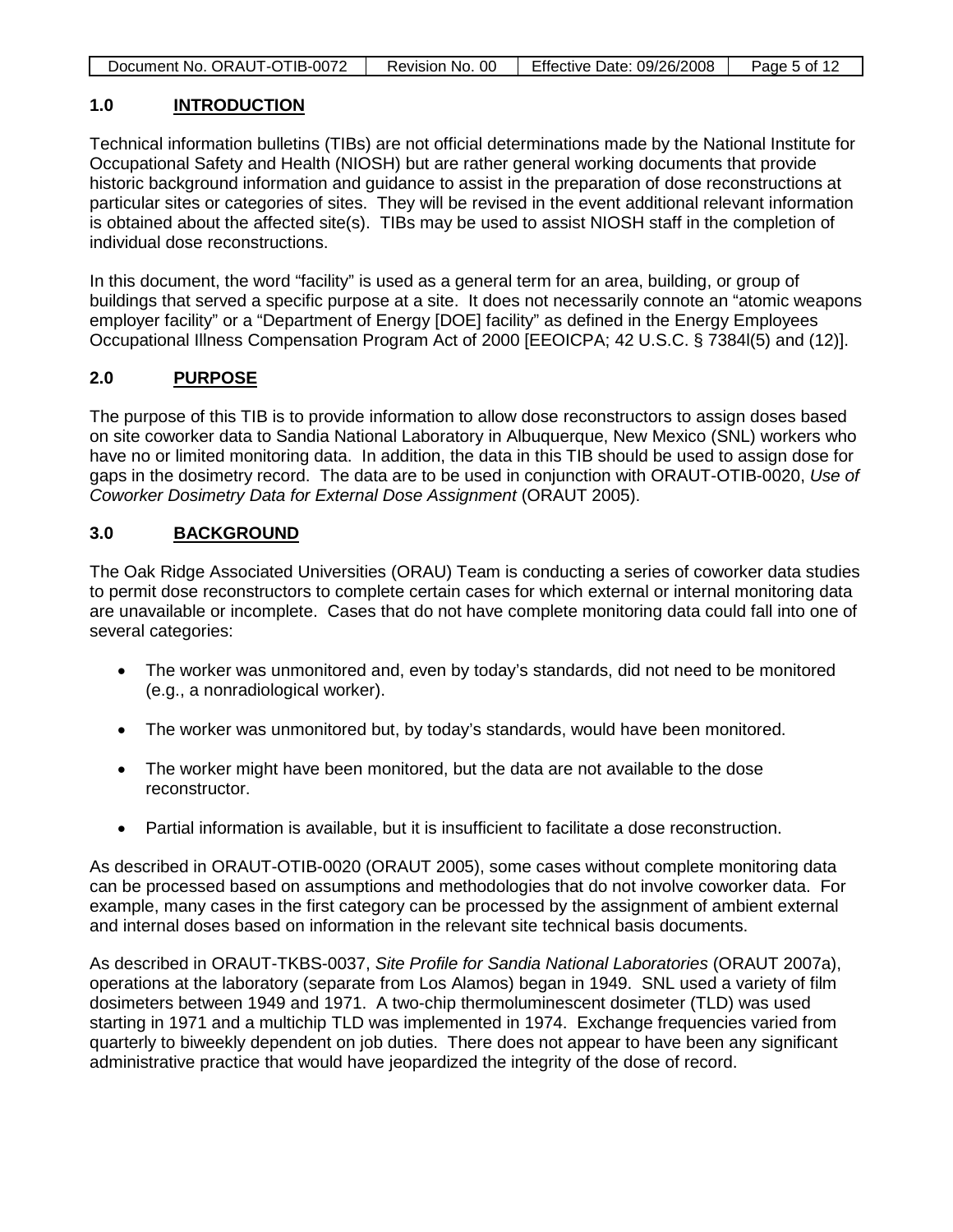| Document No. ORAUT-OTIB-0072 | Revision No. 00 | Effective Date: 09/26/2008 | Page 6 of 12 |
|------------------------------|-----------------|----------------------------|--------------|
|                              |                 |                            |              |

#### **4.0 GENERAL APPROACH**

As described in ORAUT-OTIB-0020 (ORAUT 2005), the general approach to the development of coworker data for cases without external monitoring data is to assign either 50th- or 95th-percentile doses with the intent that the assigned doses represent, but do not underestimate, the doses that would have been assigned had the worker been monitored.

#### **5.0 APPLICATIONS AND LIMITATIONS**

Some SNL workers could have worked at one or more other major sites in the DOE complex during their employment histories. Therefore, the data in this TIB must be used with caution to ensure that, for likely noncompensable cases, unmonitored external doses from multiple site employments have been overestimated. This typically requires the availability of the recorded doses or TIBs for external coworker dosimetry data for all relevant sites.

The data in this TIB address penetrating gamma radiation and nonpenetrating electron and/or lowenergy photon radiation. Neutron data are not presented separately; methods for determining neutron dose are discussed in Section 7.0.

External onsite ambient dose should be applied as specified in the latest revision of ORAUT-PROC-0060*, Occupational On-Site Ambient Dose Reconstruction for DOE Sites* (ORAUT 2006).

#### **6.0 COWORKER DATA DEVELOPMENT**

Since an electronic database was not available from SNL, a Microsoft® Access® database that contains the raw dosimetry data was created by combining individual Excel® spreadsheets into one dataset. The individual Excel® spreadsheets were created by transcribing dosimetry information from documents that were captured and recorded in the Site Research Database (SRDB). Hard-copy dosimetry records were available for the periods from 1959 to 1986 and from 1992 to 1994.

The original dataset contained 254,873 records, which was culled to 236,902 records, which reduced the total number of records available for analysis by approximately 7% (see yearly distribution of records in Table 6-1). Dosimetry records that were removed from the original dataset were unremarkable (i.e., excluding these values should not affect the overall results). Records were removed from the original dataset for the following reasons:

- Illegible dates;
- Dose reported was cumulative and could not be binned into a single year;
- Dose record was of poor quality and could not be read accurately;
- The badge return date precedes the issue date; or
- The wear period was greater than 400 days.

An assumption was made that the dose could be assigned to a single year if the wear period (i.e., the number of days between the date the badge was issued and the date the badge was returned) was less than 400 days.

The annual data for each worker were prorated to account for partial years of employment based on an analysis of the length of monitored employment that was associated with the data (see Section 6.2 for further discussion of special considerations). The data were prorated so coworker doses that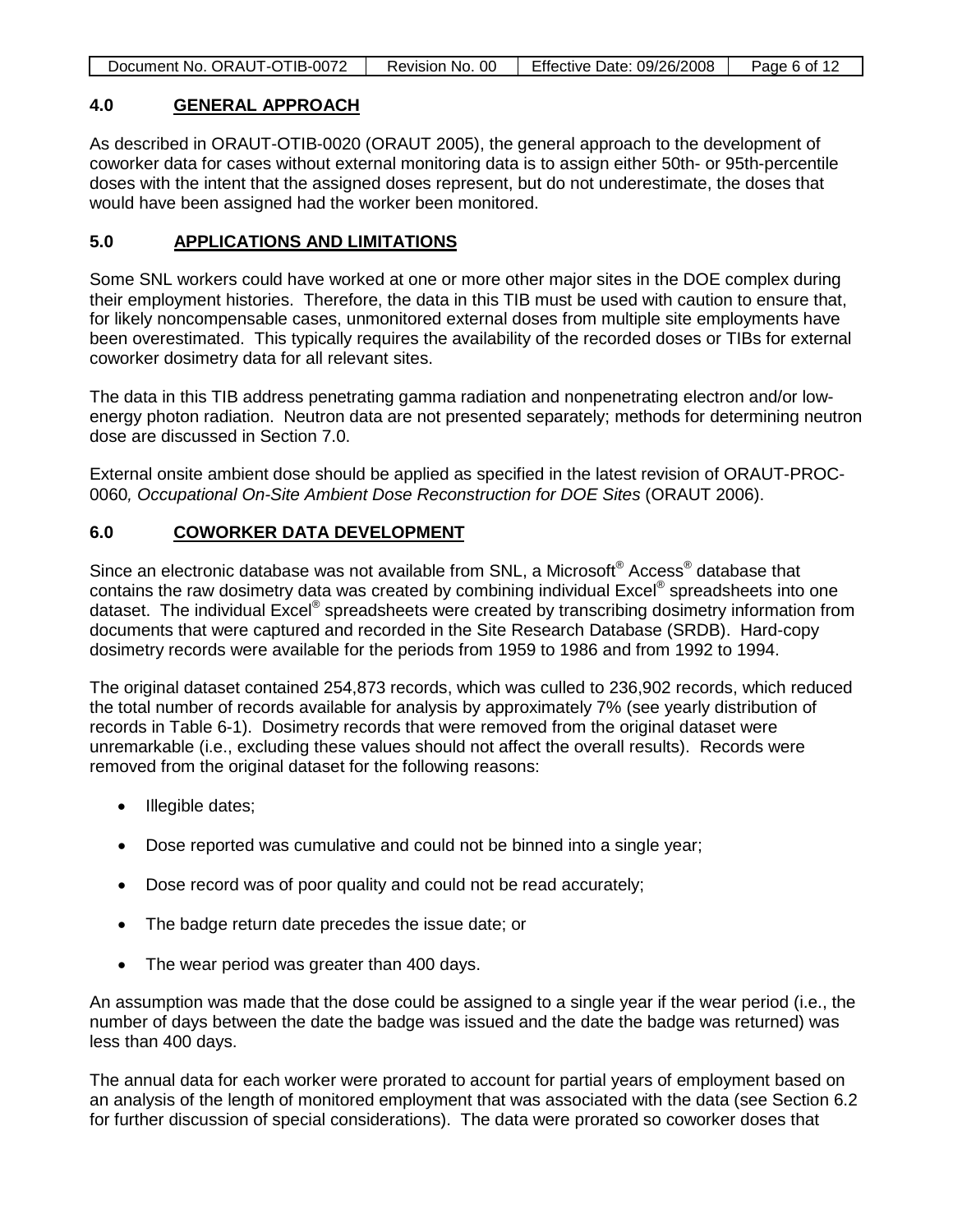|      | # of           |      | # of    |      | # of    |
|------|----------------|------|---------|------|---------|
| Year | <b>Records</b> | Year | Records | Year | Records |
| 1949 |                | 1965 | 338     | 1981 | 21,199  |
| 1950 | 0              | 1966 | 265     | 1982 | 22,023  |
| 1951 | 0              | 1967 | 465     | 1983 | 23,453  |
| 1952 | 0              | 1968 | 318     | 1984 | 18,963  |
| 1953 | 0              | 1969 | 282     | 1985 | 21,999  |
| 1954 | 0              | 1970 | 496     | 1986 | 25,606  |
| 1955 | 0              | 1971 | 794     | 1987 | U       |
| 1956 | 0              | 1972 | 1,477   | 1988 | 0       |
| 1957 | 6              | 1973 | 1,879   | 1989 | 0       |
| 1958 | 0              | 1974 | 1,465   | 1990 | 0       |
| 1959 | 72             | 1975 | 1,799   | 1991 | 4       |
| 1960 | 1,533          | 1976 | 2,358   | 1992 | 6,183   |
| 1961 | 1,055          | 1977 | 20,239  | 1993 | 1,514   |
| 1962 | 1,704          | 1978 | 20,299  | 1994 | 71      |
| 1963 | 1,122          | 1979 | 18,217  |      |         |
| 1964 | 493            | 1980 | 19,210  |      |         |

Table 6-1. Distribution of SNL SRDB dosimetry records by year.

represent a full year of monitored employment could be derived; this permits the dose reconstructor to assign appropriate doses based on specific employment dates and job descriptions.

The dosimetry components that were developed from the data and available in the Access<sup>®</sup> database are shown in Table 6-2. Gamma was used as the primary value to represent deep dose. In the absence of a gamma value, the body dose, minus any neutron dose, was used if available. The shallow dose (i.e., open-window dose) was calculated as a precursor for the nonpenenetrating dose calculation. The skin dose was used for the shallow dose. In the absence of skin dose, the calculated deep dose was added to the nonpenetrating (NPR) dose. This step was necessary because some records listed a skin dose while others had only a NPR dose. The nonpenetrating dose was calculated by subtracting the deep dose from the shallow dose.

Table 6-2. SNL dosimetry components.

| <b>Dose</b> |                                                                     |
|-------------|---------------------------------------------------------------------|
| component   | <b>Comment</b>                                                      |
| <b>Body</b> | Photon penetrating dose + neutron                                   |
| <b>Skin</b> | Penetrating + nonpenetrating dose                                   |
| Extremity   | ~9,700 records in the database but extremity dose was not evaluated |
| Eye         | Few records in database: ~400 records with 100 mrem or more dose    |
| Gamma       | Photon penetrating dose                                             |
| Neutron     | Few records in database: ~300 records with 100 mrem or more dose    |
| <b>NPR</b>  | Nonpenetrating dose                                                 |

### **6.1 ADJUSTMENT FOR MISSED DOSE**

According to OCAS-IG-001, *External Dose Reconstruction Implementation Guideline* (NIOSH 2007), missed doses are assigned for reported zero readings for each monitoring cycle to account for the possibility that doses were received but either not recorded by the dosimeter or not reported by the site. In addition, reported dose values less than one-half the applicable minimum detection limits are assigned as missed dose. Annual maximum potential missed doses are calculated by multiplying the number of zero or unrecorded badge readings by the reported dosimeter limit of detection (LOD) and summing the results. These values are used as the 95th percentile of a lognormal distribution to calculate the probability of causation, which is determined by the U.S. Department of Labor. Thus, in the Interactive RadioEpidemiological Program (IREP), Parameter 1 input is equal to the calculated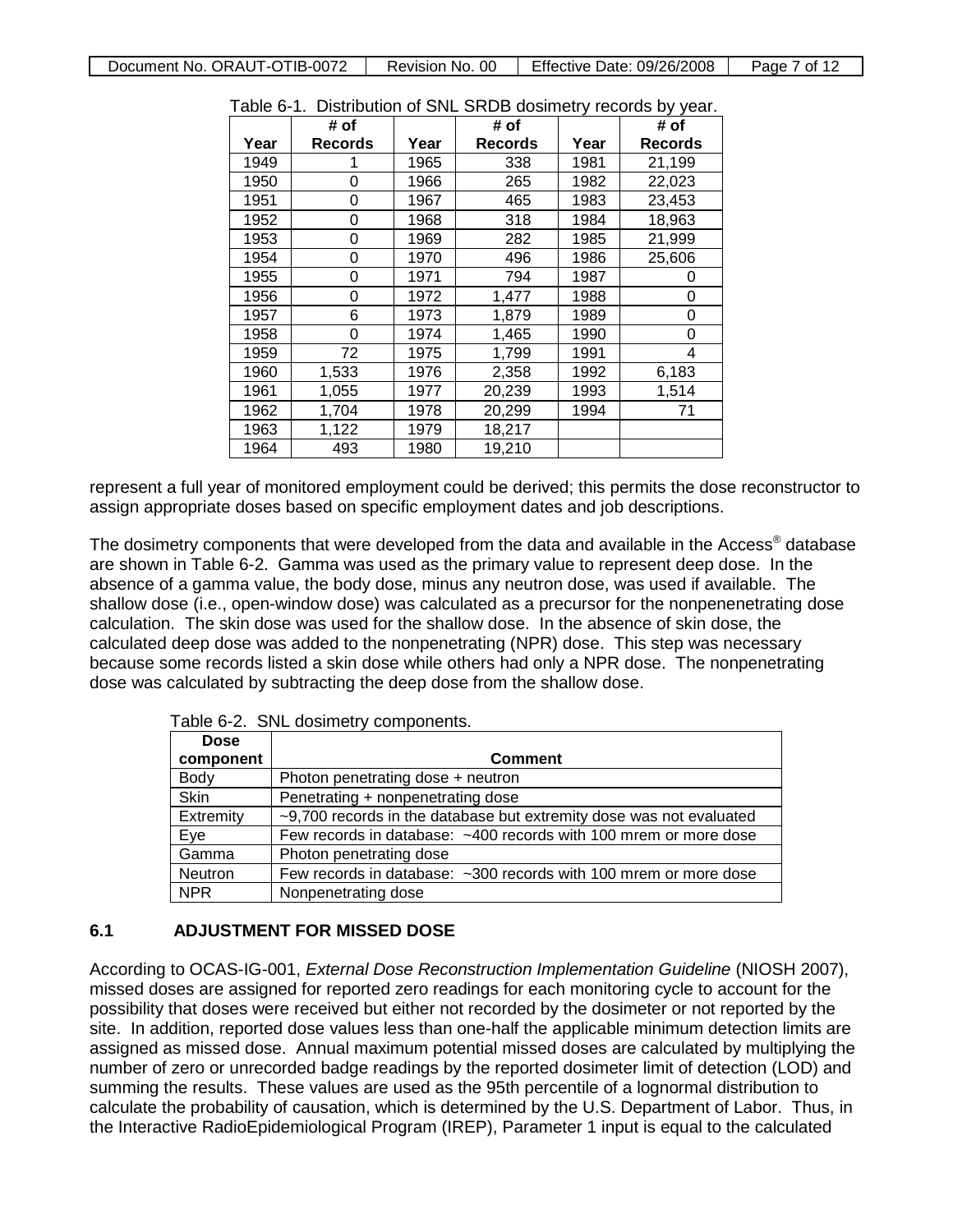| Document No. ORAUT-OTIB-0072 | Revision No. 00 | Effective Date: 09/26/2008 | Page 8 of 12 |
|------------------------------|-----------------|----------------------------|--------------|

maximum annual missed doses multiplied by 0.5, and the Parameter 2 input is equal to 1.52. These values represent the geometric mean and geometric standard deviation, respectively, for each year of analysis.

The assignment of maximum potential missed doses for monitored workers is particularly significant for SNL workers from 1949 to 1971, when they could have been monitored biweekly. Table 6-3 lists the maximum annual missed dose by monitoring period based on information in ORAUT-TKBS-0037 (ORAUT 2007a).

| <b>Monitoring</b><br>period | Penetrating<br>LOD<br>(rem) | Nonpenetrating<br><b>LOD</b><br>(rem) | <b>Exchange</b><br>frequency <sup>®</sup> | <b>Maximum</b><br>potential annual<br>missed<br>penetrating dose<br>(rem) | <b>Maximum potential</b><br>annual missed<br>nonpenetrating<br>dose<br>(rem) |
|-----------------------------|-----------------------------|---------------------------------------|-------------------------------------------|---------------------------------------------------------------------------|------------------------------------------------------------------------------|
| 1949-1958                   | 0.04                        | Not measured                          | <b>Biweekly</b>                           | 1.04                                                                      | Not applicable                                                               |
| 1950-1971                   | 0.04                        | 0.04                                  | <b>Biweekly</b>                           | 1.04                                                                      | 1.04                                                                         |
| 1972-1990                   | 0.02                        | 0.038                                 | Monthly                                   | 0.24                                                                      | 0.456                                                                        |
| 1990-1994                   | 0.01                        | 0.035                                 | Monthly                                   | 0.12                                                                      | 0.42                                                                         |
| 1995-present                | 0.005                       | 0.005                                 | Monthly                                   | 0.06                                                                      | 0.06                                                                         |

Table 6-3. Missed external doses (rem) based on ORAUT-TKBS-0037 (ORAUT 2007a).

a. Based on maximum potential exchange frequency in ORAUT-TKBS-0037 (ORAUT 2007a)

### **6.2 SPECIAL CONSIDERATIONS**

### **Analysis of Data: 1959–1976**

All dose records were treated the same and were prorated to 365 days. The data were very consistent with 98% of the records exhibiting a wear period of 300 days or greater.

### **Analysis of Data: 1977–1994**

An identifier was created for each record which consists of Social Security Number (SSN), last name, and first name.

- This identifier was created so that all badges that were issued to an individual could be grouped together to report dose per year per individual.
- The combination of SSN, last name, and first name was chosen as the identifier because not all records had all fields but missing fields were generally consistent within a year for an individual, which yielded reliable segregation.

During this period the number of badges that were issued to an individual and the wear periods varied greatly. The number of badges varied from 1 to 222, and the "DaysPerBadge" [*(Total time a badge was issued) ÷ (number of badges issued in a year)*] varied from 1 to 366. Averages were 3.4 and 80.6, respectively. In cases where the "DaysPerBadge" was ≤5, it was assumed that the employee did not need to be monitored routinely and was monitored appropriately for all entries into a radiation area. These doses were not prorated. Only records with a "DaysPerBadge" value >5 were prorated to 365 days.

#### **7.0 COWORKER ANNUAL DOSE SUMMARIES**

Based on the described information and approaches, SNL coworker annual external dosimetry summaries were developed for use in the evaluation of external penetrating and nonpenetrating dose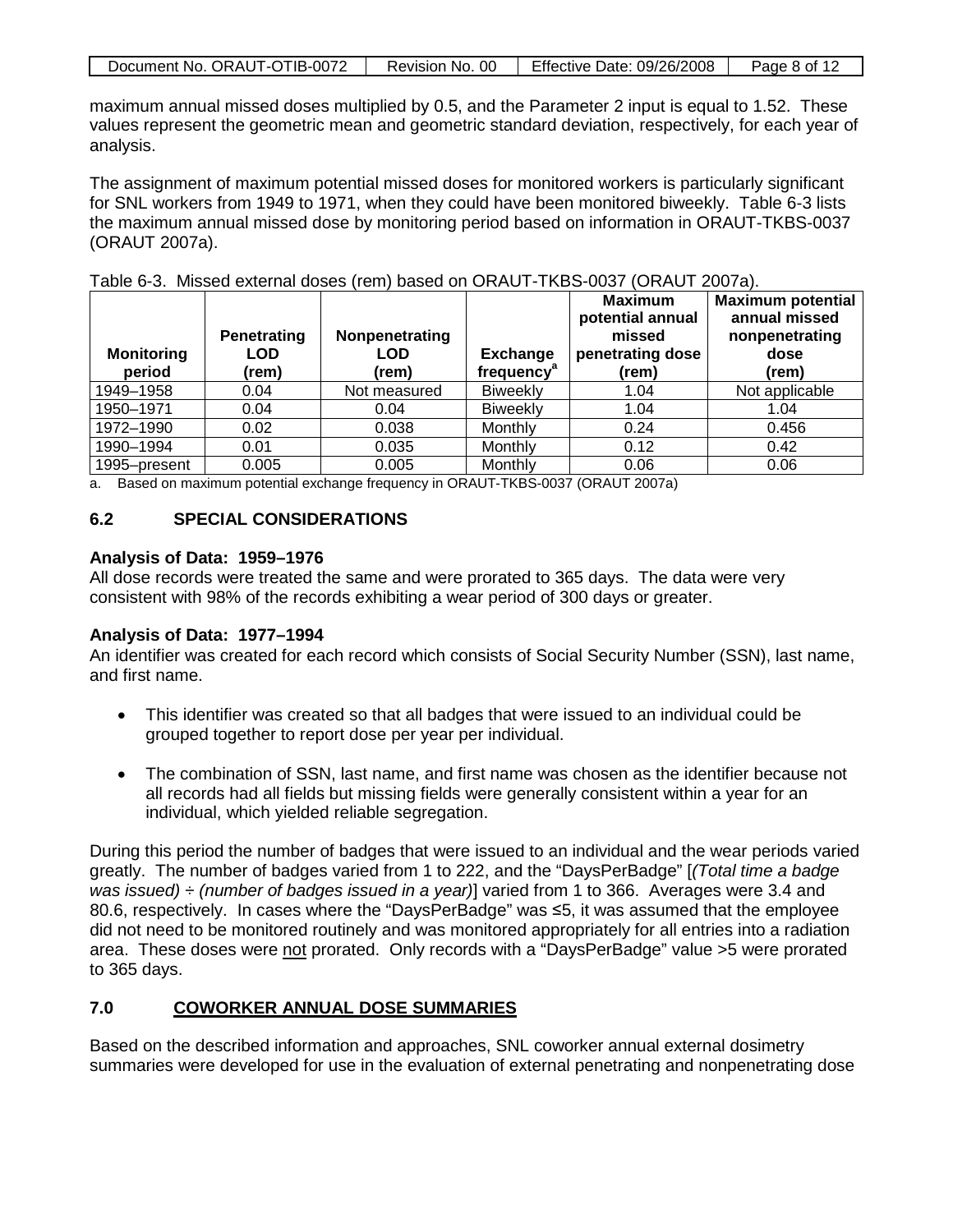| Document No. ORAUT-OTIB-0072 | Revision No. 00 | <b>Effective Date: 09/26/2008</b> | Page 9 of 12 |
|------------------------------|-----------------|-----------------------------------|--------------|

for certain workers who were potentially exposed to workplace radiation but for whom there is no or limited monitoring data from DOE. These summaries were developed using the following steps:

- Step 1. As described in Section 6.0, the reported penetrating dose was modified for each worker to account for partial years of employment. This permits the dose reconstructor to assign an appropriate prorated dose to account for partial years of employment or potential exposure.
- Step 2. One-half of the maximum potential annual missed doses listed in Table 6-3 were added to the reported annual doses from Step 1 (with the exception of reported positive doses, in which case the maximum missed dose was reduced by the dose that corresponded to one badge exchange because it is not possible that all individual badge results were zero if a positive annual dose was reported).
- Step 3. The 50th- and 95th-percentile annual coworker gamma doses were derived from the doses from Step 2 by ranking the data into cumulative probability curves and extracting the 50th- and 95th-percentile doses for each year.
- Step 4. Table 7-1 lists the results of the coworker analysis. These percentile doses should be used for SNL workers with no or limited monitoring data through the use of the methodologies in Section 7.0 of ORAUT-OTIB-0020 (ORAUT 2005). In general, the 50th-percentile dose can be used as a best estimate of a worker's dose when professional judgment indicates that the worker was probably exposed to intermittent low levels of external radiation. The 50th-percentile dose should generally not be used for workers who were routinely exposed. For routinely exposed workers (i.e., workers who were expected to have been monitored and routinely exposed), the 95th-percentile dose should be applied. However, other options are available through the guidance in ORAUT-OTIB-0020. For instance, for cases in which routine monitoring data exist and coworker dose is used to supplement missing quarters or years, the percentile dose should be the one that is consistent with the recorded doses unless there is reason to believe that the worker's job or location in that year differed significantly from the job or location during the years dose was recorded. For workers who are unlikely to have been exposed, external onsite ambient dose should be used rather than coworker doses.
- Step 5. Table 7-2 lists penetrating dose values (as described in the steps above) that have been adjusted using the guidance in Section 8.0 of ORAUT-OTIB-0052, *Parameters to Consider When Processing Claims for Construction Trade Workers* (ORAUT 2007b). This guidance is applicable for construction trade workers who meet the criteria in Section 3.0 of that TIB. Because the TIB does not provide an adjustment factor for nonpenetrating dose, this dose component is not shown in this table.
- Step 6. If needed, neutron dose (for the period before the implementation of TLD dosimetry in 1971) should be calculated using the neutron-to-photon ratios in Table 6-9 of ORAUT-TKBS-0037 (ORAUT 2007a). These values would be applied to the penetrating dose values in Table 7-1 below.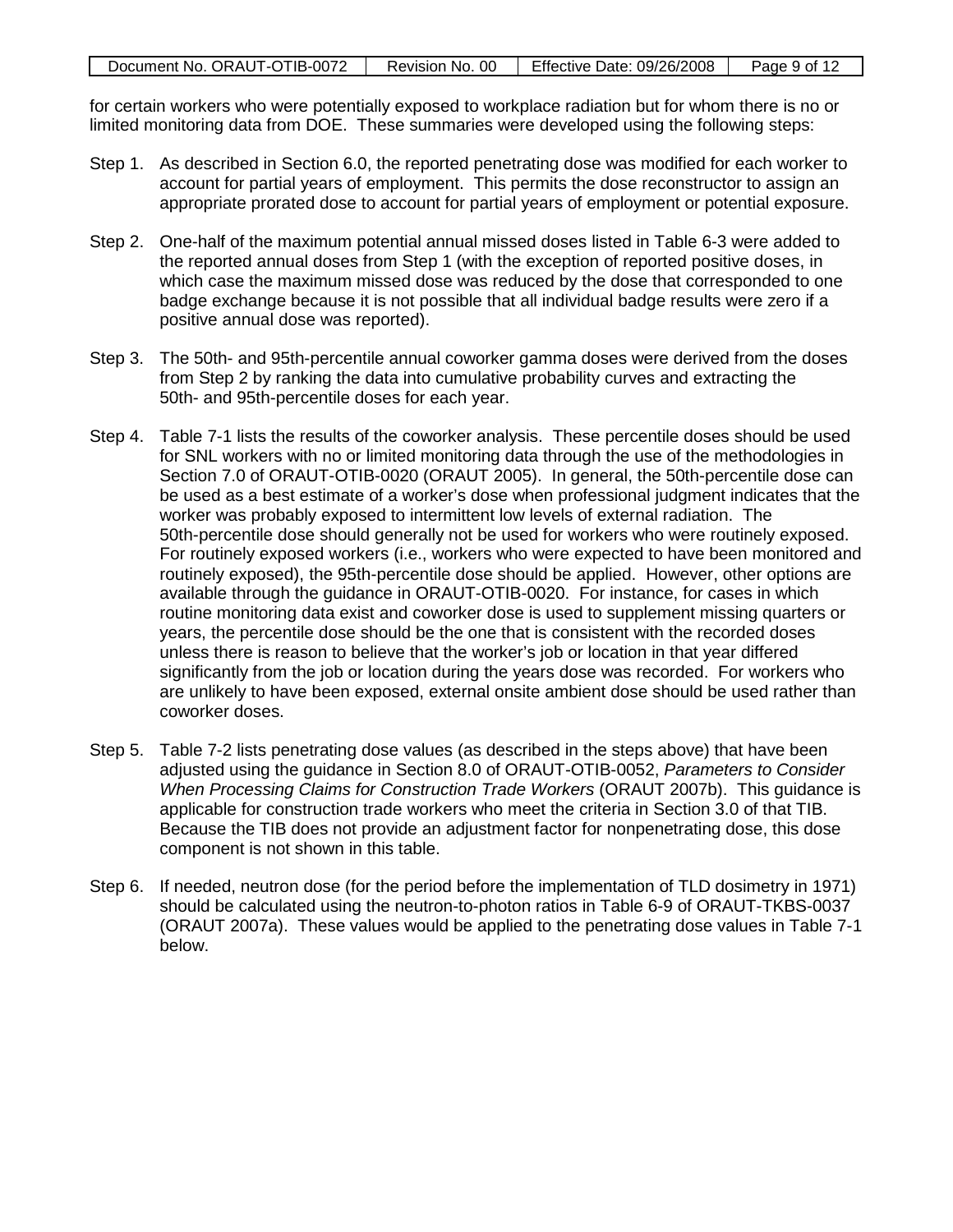|      | ויוסו ווטסטט שטסט <i>(ו</i> טווון:<br><b>Penetrating</b> | <b>Penetrating</b> | Nonpenetrating  | Nonpenetrating  |
|------|----------------------------------------------------------|--------------------|-----------------|-----------------|
| Year | 95th percentile                                          | 50th percentile    | 95th percentile | 50th percentile |
| 1959 | 1.316                                                    | 0.540              | 0.560           | 0.520           |
| 1960 | 0.740                                                    | 0.520              | 0.520           | 0.520           |
| 1961 | 0.830                                                    | 0.560              | 0.994           | 0.600           |
| 1962 | 1.031                                                    | 0.590              | 0.796           | 0.540           |
| 1963 | 0.780                                                    | 0.550              | 0.720           | 0.540           |
| 1964 | 1.432                                                    | 0.580              | 0.950           | 0.540           |
| 1965 | 2.126                                                    | 0.580              | 1.120           | 0.540           |
| 1966 | 2.027                                                    | 0.600              | 1.828           | 0.645           |
| 1967 | 1.414                                                    | 0.571              | 1.547           | 0.561           |
| 1968 | 2.170                                                    | 0.610              | 1.701           | 0.655           |
| 1969 | 2.115                                                    | 0.610              | 1.348           | 0.560           |
| 1970 | 1.603                                                    | 0.580              | 1.875           | 0.570           |
| 1971 | 1.112                                                    | 0.570              | 0.610           | 0.520           |
| 1972 | 0.628                                                    | 0.160              | 0.368           | 0.228           |
| 1973 | 0.458                                                    | 0.150              | 0.309           | 0.228           |
| 1974 | 0.440                                                    | 0.140              | 0.289           | 0.228           |
| 1975 | 0.380                                                    | 0.150              | 0.344           | 0.228           |
| 1976 | 0.320                                                    | 0.140              | 0.259           | 0.228           |
| 1977 | 0.279                                                    | 0.120              | 0.279           | 0.228           |
| 1978 | 0.229                                                    | 0.120              | 0.259           | 0.228           |
| 1979 | 0.191                                                    | 0.120              | 0.269           | 0.228           |
| 1980 | 0.190                                                    | 0.120              | 0.257           | 0.228           |
| 1981 | 0.136                                                    | 0.120              | 0.219           | 0.228           |
| 1982 | 0.150                                                    | 0.120              | 0.229           | 0.228           |
| 1983 | 0.160                                                    | 0.120              | 0.229           | 0.228           |
| 1984 | 0.130                                                    | 0.120              | 0.219           | 0.228           |
| 1985 | 0.151                                                    | 0.120              | 0.222           | 0.228           |
| 1986 | 0.154                                                    | 0.120              | 0.228           | 0.228           |
| 1992 | 0.070                                                    | 0.060              | 0.210           | 0.210           |
| 1993 | 0.157                                                    | 0.065              | 0.228           | 0.210           |
| 1994 | 0.159                                                    | 0.067              | 0.231           | 0.210           |

Table 7-1. Annual SNL external coworker doses modified to account for missed dose (rem).

Table 7-2. Annual SNL external coworker doses modified in accordance with ORAUT-OTIB-0052 (rem) (ORAUT 2007b).

|      | <b>Penetrating</b> | <b>Penetrating</b> |      | <b>Penetrating</b> | <b>Penetrating</b> |
|------|--------------------|--------------------|------|--------------------|--------------------|
| Year | 95th percentile    | 50th percentile    | Year | 95th percentile    | 50th percentile    |
| 1959 | 1.642              | 0.556              | 1975 | 0.488              | 0.166              |
| 1960 | 0.836              | 0.520              | 1976 | 0.404              | 0.152              |
| 1961 | 0.962              | 0.584              | 1977 | 0.347              | 0.120              |
| 1962 | 1.243              | 0.626              | 1978 | 0.277              | 0.120              |
| 1963 | 0.892              | 0.570              | 1979 | 0.224              | 0.120              |
| 1964 | 1.805              | 0.612              | 1980 | 0.222              | 0.120              |
| 1965 | 2.776              | 0.612              | 1981 | 0.146              | 0.120              |
| 1966 | 2.638              | 0.640              | 1982 | 0.166              | 0.120              |
| 1967 | 1.780              | 0.599              | 1983 | 0.180              | 0.120              |
| 1968 | 2.837              | 0.654              | 1984 | 0.138              | 0.120              |
| 1969 | 2.761              | 0.654              | 1985 | 0.167              | 0.120              |
| 1970 | 2.044              | 0.612              | 1986 | 0.172              | 0.120              |
| 1971 | 1.357              | 0.598              | 1992 | 0.076              | 0.060              |
| 1972 | 0.835              | 0.180              | 1993 | 0.198              | 0.069              |
| 1973 | 0.598              | 0.166              | 1994 | 0.201              | 0.072              |
| 1974 | 0.572              | 0.152              |      |                    |                    |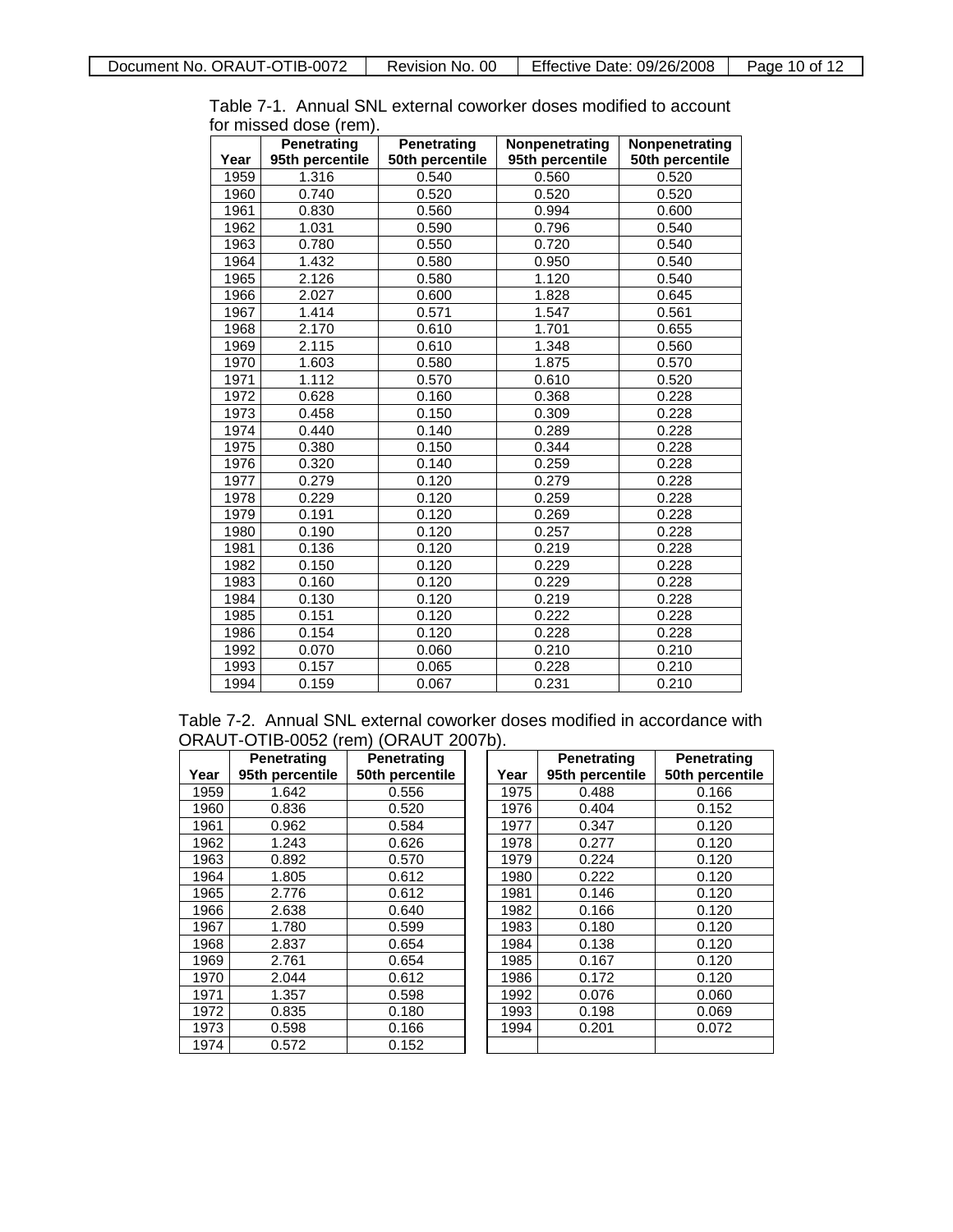| Document No. ORAUT-OTIB-0072 | Revision No. 00 | Effective Date: 09/26/2008 | Page 11 of 12 |
|------------------------------|-----------------|----------------------------|---------------|

#### **8.0 ATTRIBUTIONS AND ANNOTATIONS**

All information requiring identification was addressed via references integrated into the reference section of this document.